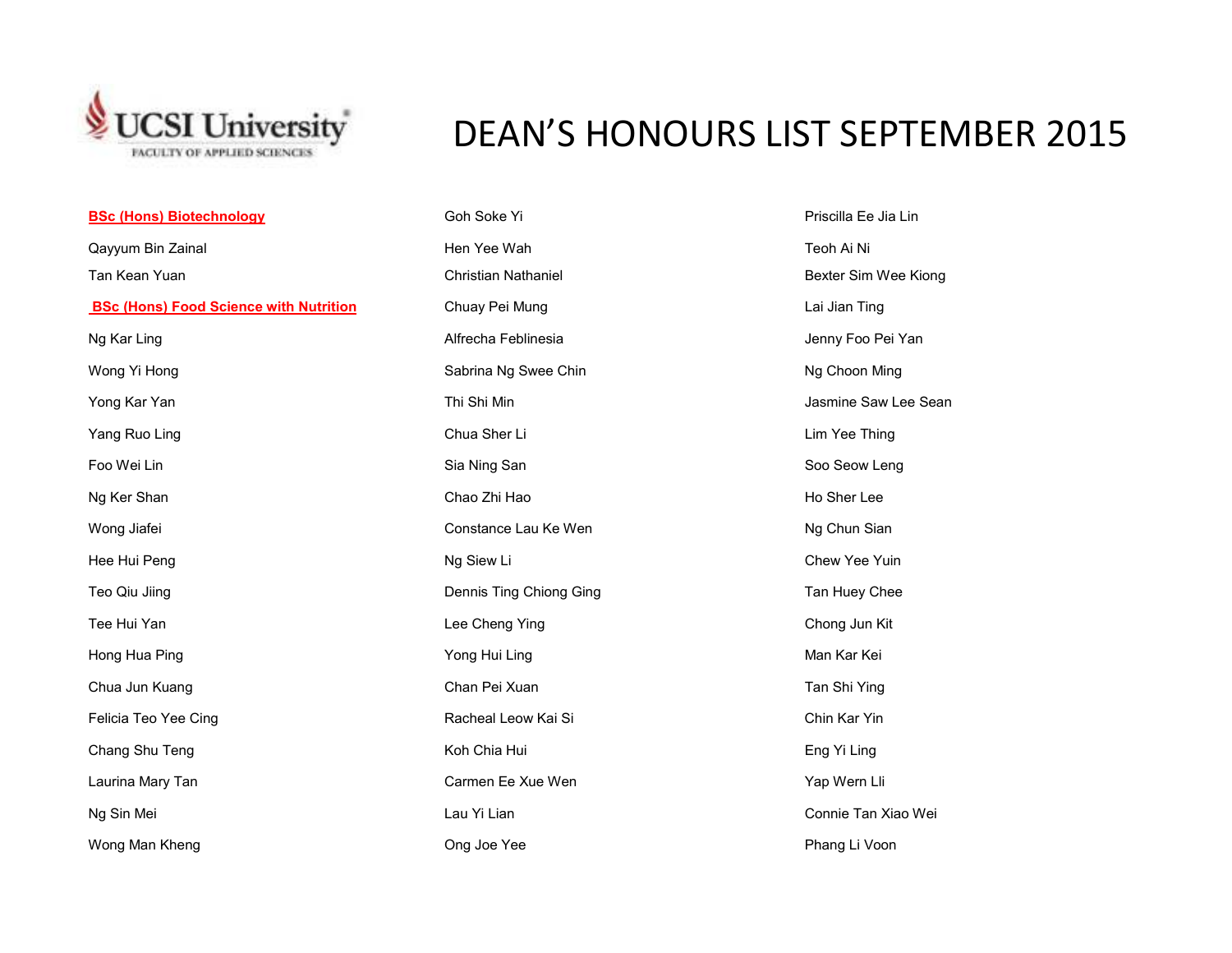| Addiana Rashidah Binti Azman | Chai Boon Kit        | Teng Yen Hsin                             |
|------------------------------|----------------------|-------------------------------------------|
| Tee Leh Tian                 | Juliet Yip Whye Quan | Lim Yee Leng                              |
| Tan Zu Wen                   | Tan Hui Sin          | Chrissandra Lois                          |
| Heng Zi Wen                  | Mok Kaie Yan         | Wong Lok Yee                              |
| Chean Shu Xian               | Melveleen Goh Ee Yen | Yap Siao Ming                             |
| Ng Xinyi                     | Loh Wai Leng Carmen  | Sim Yan Yi                                |
| See Chiao Yan                | Tean Ching Wen       | Tan Shun Jie                              |
| Eivinina Kang Yu Bei         | Cheong Sin Loo       | Fabiana Francis                           |
| Koh Jue Xi Jessica           | Chin Wang Yeng       | Lee Xin Huey                              |
| Choong Kah Wai               | Cindy Chai Xin Yi    | Vivian Chung Yiwoan                       |
| Tan Yi Yi                    | Cheah Lie San        | Kho Kebing                                |
| Cassandra Chua Jia Yin       | Rennie Lau           | Chai Jia Yi                               |
|                              |                      |                                           |
| Lim Hsin Ying                | Chu Chee Chin        | Tan Xin Ning                              |
| New Jie Yee                  | Cho Xinyi            | <b>BSc (Hons) Nutrition with Wellness</b> |
| Amy Hoo Yen Phing            | Huan Yah Huey        | Soon Yee Chien                            |
| Siew Zhi Zhou                | Khoo Shun Fang       | Tan Yee Kuan                              |
| How Jing Jing                | Kang Wan Ying        | Thum Qi Ye                                |
| Seah Jia Min                 | Lim Da Vid           | Tee Lip Yin                               |
| Amelia Tan Ler Ying          | Lew Yan Yi           | Chew Wan Ling                             |
| Sing Chee Hsiang             | Chong Yi Teng        | Loo Yen Chi                               |
| Cheah Roh Ching              | Chee Chui Hong       | Ong Hui Yi                                |
| Lee Jing Jing                | Chan Hew Mun         | Lim Hui Yien                              |
| Ng Ying Ki                   | Teoh Min Chia        | Jevitha Ananthan                          |